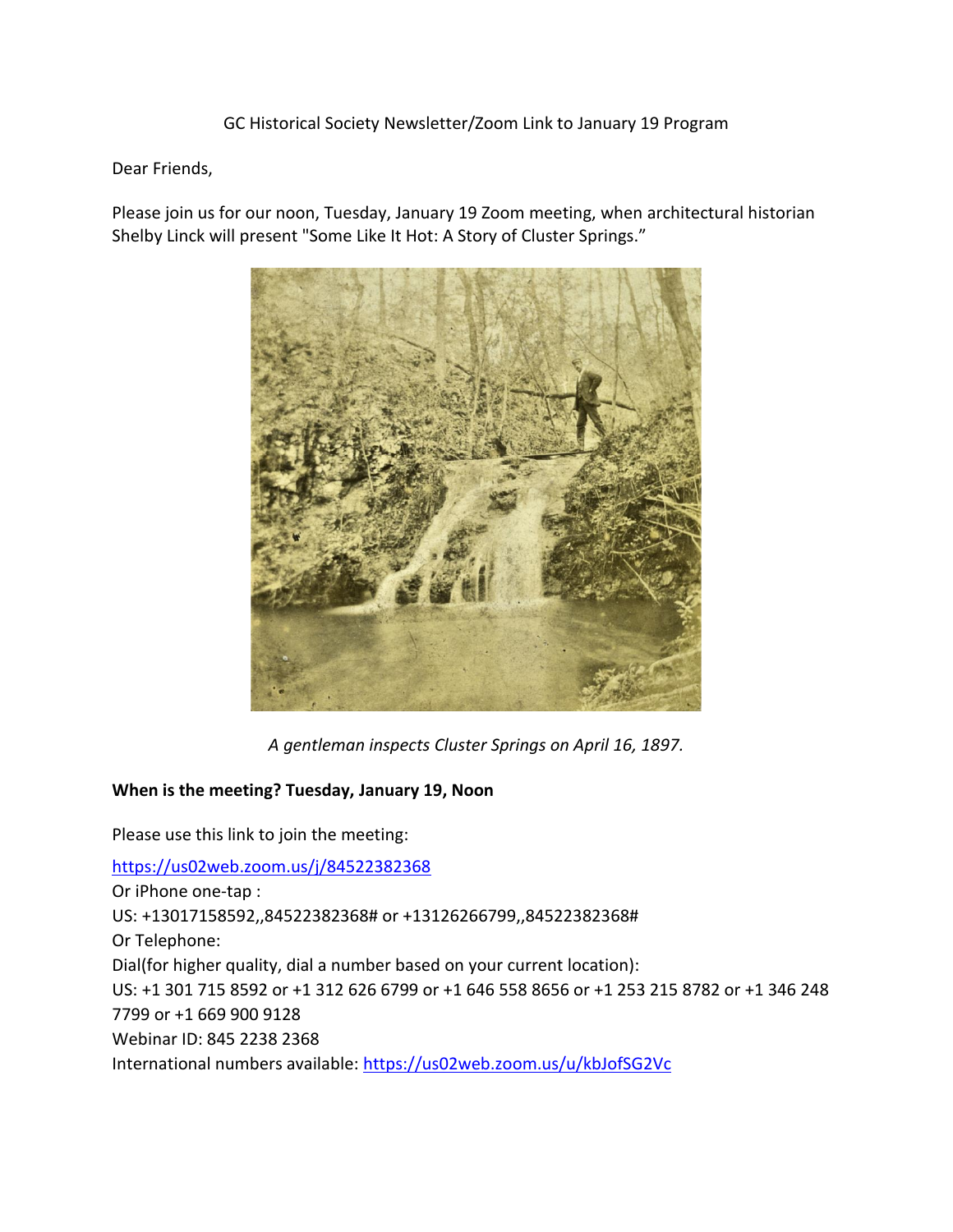Cluster Springs (about seven miles east of Hot Springs) is one of the late 19th century tourist attractions that contributed to Hot Springs' popularity as a resort for health, pleasure, and sight-seeing. Although Hot Springs is best known for its thermal waters, systems of cold springs dotted the area, and some (including Cluster Springs) were developed as part of a recreational trail system. This program will explore the background of the springs and tourism around the Hot Springs area, as well as the discovery of Cluster Springs as part of the Arkansas Department of Transportation's environmental review for the extension of the Hot Springs Bypass.

Shelby is an architectural historian in the Cultural Resources Section of the Environmental Division at the Arkansas Department of Transportation. Her primary job functions at the Department include surveying and evaluating the historic eligibility of structures and helping with the historic bridge program. She holds a Bachelor of Arts degree from the University of Arkansas at Fayetteville in Anthropology and a Master of Arts degree from the University of Arkansas at Little Rock in Public History.



*The footbridge at Cluster Springs in modern times*

We'll leave time after her presentation for questions.

Please share the Zoom link with friends!

Tuesday's meeting will see "the baton" passed from President Clyde Covington to incoming President Julie Brenner Nix, with Bitty Martin becoming our new Vice President. At November's meeting, other officers elected were Elaine Johnston, secretary; Ray Rosset, treasurer; and Toma Whitlock, board member.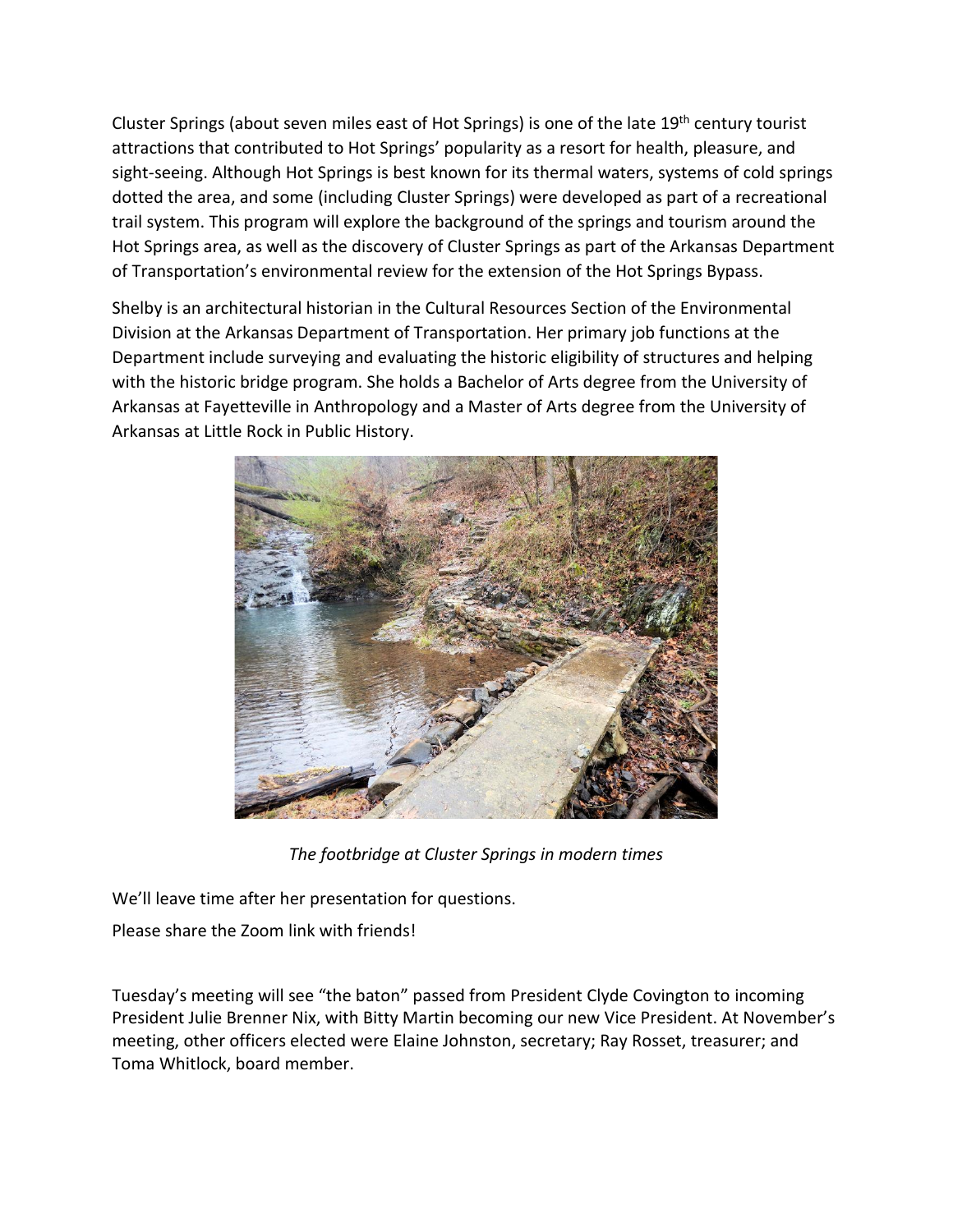Please read the copy of the November minutes at the end of this document. If you want to make any corrections or additions to them, please email or call me.

History fans should note:

• If you missed our fall programs, you can see them on our website, garlandcountyhistoricalsociety.com. Click on the word "Programs" on the toolbar.

September: "Paint How a Straight Line Feels": Stories from the Artist-in-Residence Program at Hot Springs National Park" by Abby Hanks and Dr. Christopher Thrasher. October: "Memories of Whittington Avenue" by Ron Fuller. November: "The Mining Boom: Wild Times in Bear, Arkansas" by John Archibald

• Join Charlie Moore on Facebook on January 26 at the Arkansas Highlands Folk Project to discover the history and mystery of Old Time Music of the Arkansas Highlands. This monthly series explores this misunderstood genre and helps you understand why so many, from around the world, are taking a serious interest in this music and culture. The programs will be live, lively and interactive.



• Larry Foley, whose award-winning documentary *The First Boys of Spring* explores the history of baseball spring training in Hot Springs, has announced that the film is now available on the Docurama Channel, Cinedigm's documentary channel. Their programming plays on demand on Roku and Amazon Prime without ads, with a \$5 per month subscription to Docurama, and plays free with commercials. [https://docuramachannel.com.](https://docuramachannel.com/) Also, Pluto TV will be broadcasting the film in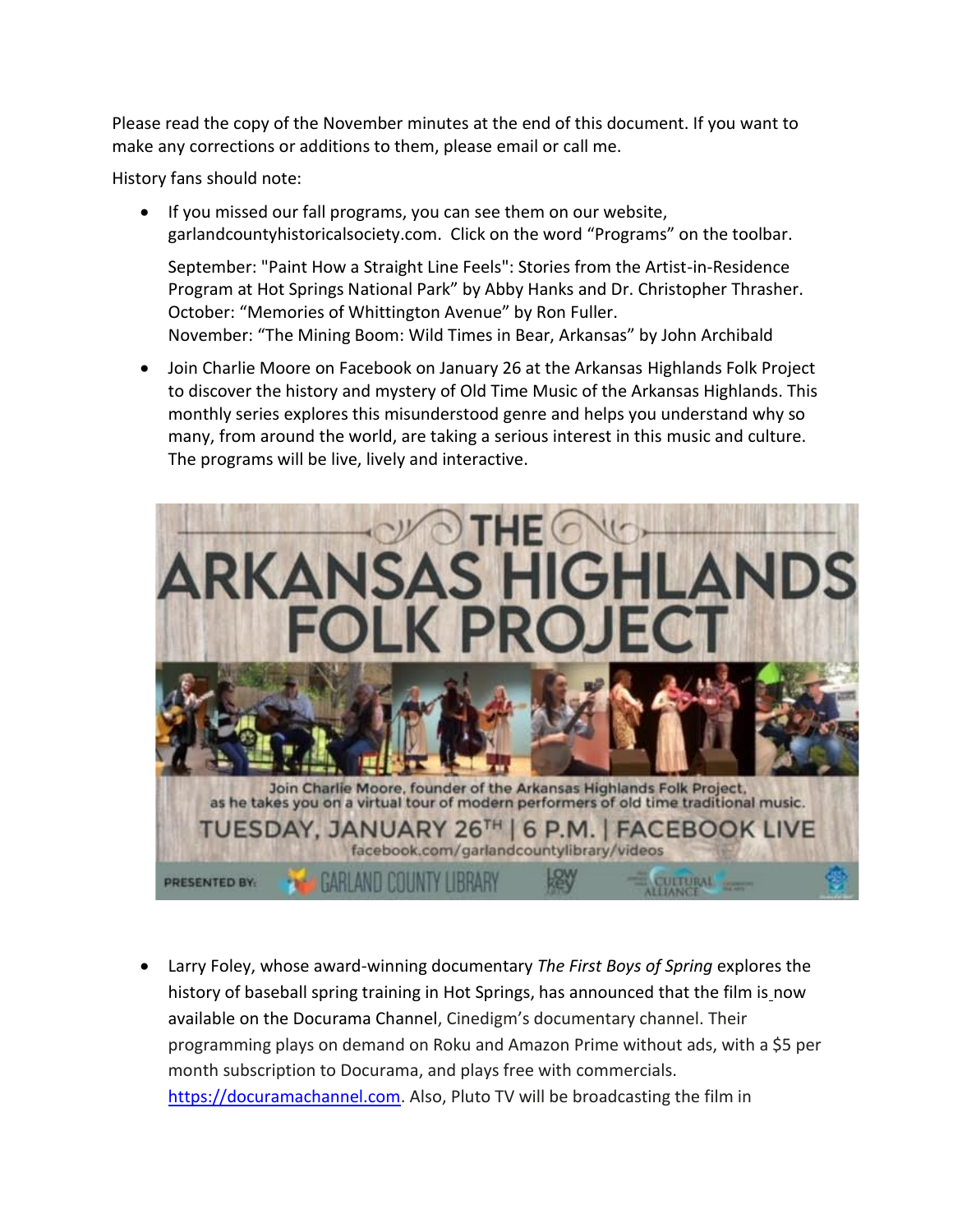2021. [https://pluto.tv/about-us#about.](https://pluto.tv/about-us#about)

Even if you don't like baseball, the local photographs and history as well as the human stories in the film are fascinating.

• On February 5,the Arkansas Historic Preservation Program will have a virtual tour of Toltec Mounds Archeological State Park as part of their Sandwiching in History Tours. These tours premiere on their Facebook page on the first Friday of each month at noon and are archived on their YouTube channel.

On a very sad note, we lost a wonderful friend this month. Nat Martin, longtime volunteer and past president, passed away in her sleep on January 5. The photo below shows her at a party we held at the archives last February to celebrate her ninety-second birthday. Mike White surprised her with a bagpipe serenade, and Nat was her irrepressible self. No one was funnier or kinder or had a greater gift for friendship than Nat. We are so grateful for her service to the society, for her laughter, for her love.



Thank you for your support! I hope you can join us remotely on the 19<sup>th</sup> (and on our Facebook page).

Liz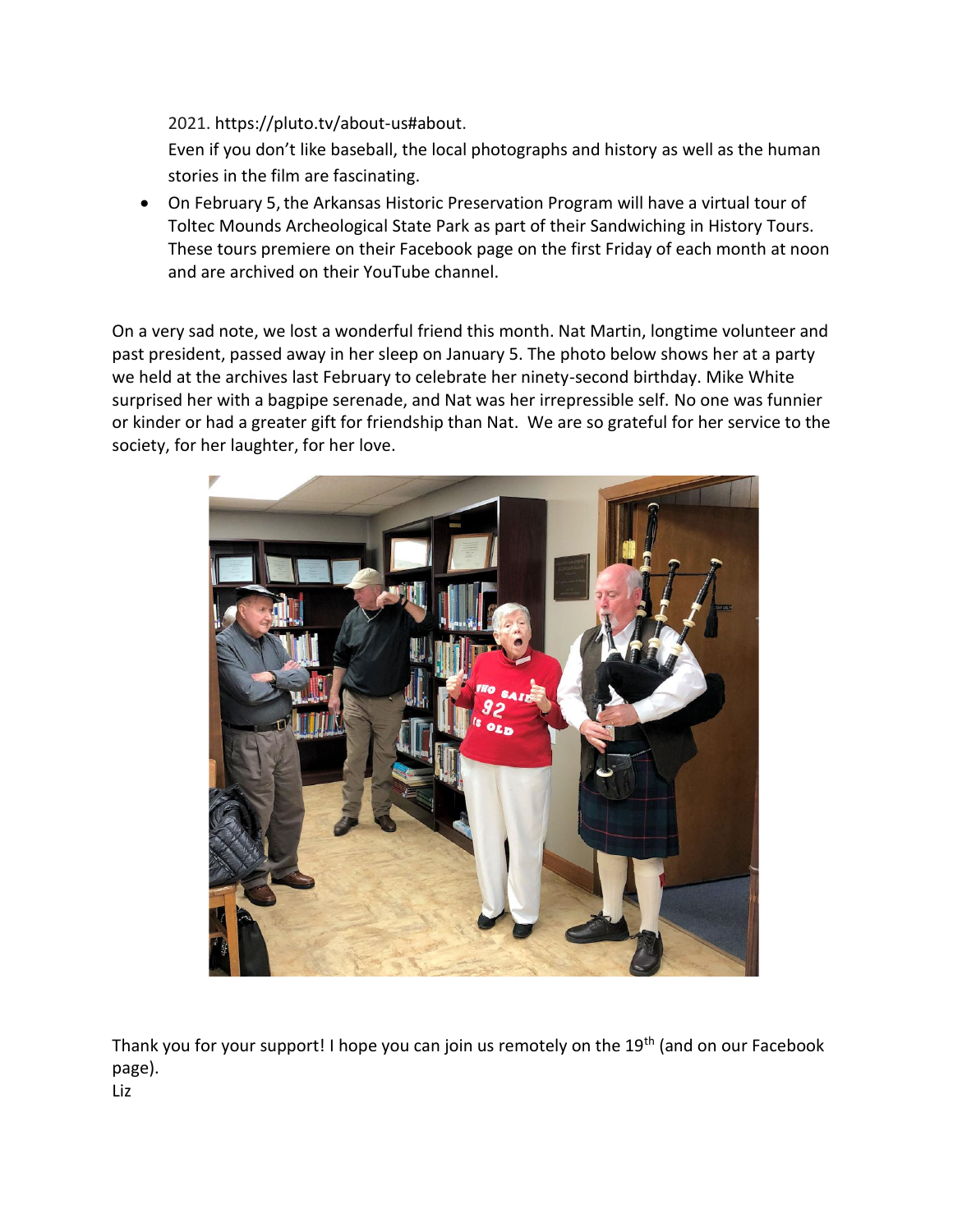Liz Robbins, Executive Director Garland County Historical Society 328 Quapaw (71901) PO Box 21335 (71903) 501.321.2159

*Leave a legacy. Please remember GCHS in your estate planning.*

# **Garland County Historical Society**

### **Monthly Meeting**

### **November 17, 2020**

The meeting was conducted remotely using Zoom. The meeting was called to order by President Clyde Covington at noon.

**Minutes** of the October meeting had been emailed to members by Liz Robbins. There being no corrections or additions received, the minutes were approved.

### **Election of officers**:

Last month, the nominating committee presented the nominations for 2021-2023:

President - Julie Brenner Nix

Vice-President - Bitty Martin

Secretary - Elaine Johnston

Treasurer - Ray Rosset

Board vacancy - Toma Noble Whitlock

This list was emailed to members prior to this meeting. Since no negative responses were received, the slate was elected.

#### **Executive director's report:**

Although we can't host our annual Christmas party this year due to Covid concerns, the society can still spread Christmas cheer by partnering with the Senior Companion Program of the Arkansas Agency on Aging of West Central Arkansas (AAA) in **"Santas for Seniors."**

Please donate what would have been the cost of attending the Christmas party—\$30 per person—to the society. All of the donated money will be used to create gift packages for the 33 seniors in the program. Each package will contain a gift card, a GCHS "Making History" mask, and a Christmas card that thanks the senior for helping to make Garland County history the rich tapestry it is today.

You may donate to **"Santas for Seniors**" by